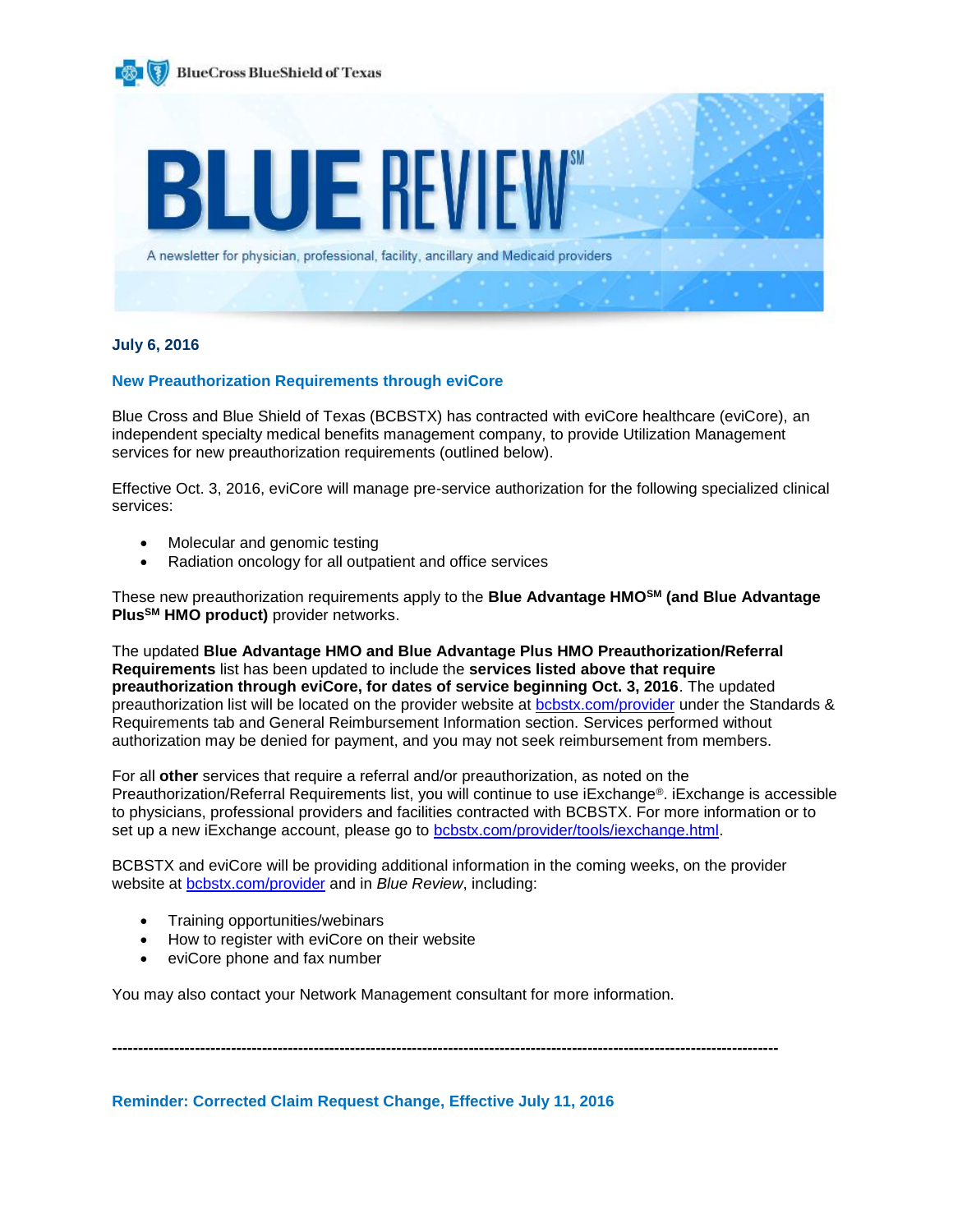As a reminder, effective July 11, 2016, corrected claim requests for previously adjudicated claims must be submitted as electronic replacement claims, or on the appropriate professional (CMS-1500) or institutional (UB-04) paper claim and Claim Review form.

# **Electronic Submission**

Electronic replacement claims should be submitted with the appropriate claim frequency code. Frequency code 7 will result in Blue Cross and Blue Shield of Texas (BCBSTX) adjudicating the original claim number (sometimes referred to as a Document Control Number, or DCN) with the corrections. The replacement claim will be issued a new BCBSTX claim number and subsequently deny.

**Note:** Claim corrections submitted without the appropriate frequency code will deny as a duplicate and the original BCBSTX claim number will not be adjudicated. See below for additional information on claim frequency codes and guidelines to assist you with when and how to use them for making corrections to electronic claims submitted to BCBSTX.

| <b>Claim Frequency Codes</b>       |                                                                                                                                                   |                                                                                                                                                 |                                                                                                                                                                   |  |  |
|------------------------------------|---------------------------------------------------------------------------------------------------------------------------------------------------|-------------------------------------------------------------------------------------------------------------------------------------------------|-------------------------------------------------------------------------------------------------------------------------------------------------------------------|--|--|
| Code                               | <b>Description</b>                                                                                                                                | <b>Filing Guidelines</b>                                                                                                                        | <b>Action</b>                                                                                                                                                     |  |  |
| 5 Late<br>Charge(s)                | Use to submit<br>additional charges for<br>the same date(s) of<br>service as a previous<br>claim                                                  | File electronically, as usual.<br>Include only the additional<br>late charges that were not<br>included on the original<br>claim.               | BCBSTX will add the late<br>charges to the previously<br>processed claim.                                                                                         |  |  |
| 7<br>Replacement<br>of Prior Claim | Use to replace an entire<br>claim (all but identity<br>information)                                                                               | File electronically, as usual.<br>File the claim in its entirety,<br>including all services for<br>which you are requesting<br>reconsideration. | BCBSTX will replace the<br>original claim with<br>corrections and the<br>replacement claim will be<br>denied. Refer to the<br>original claim for<br>adjudication. |  |  |
| 8 Void/Cancel<br>of Prior Claim    | Use to entirely<br>eliminate a previously<br>submitted claim for a<br>specific provider,<br>patient, insured<br>and "statement<br>covers period." | File electronically, as usual.<br>Include all charges that<br>were on the original claim.                                                       | <b>BCBSTX will void the</b><br>original claim from<br>records, based on request.                                                                                  |  |  |

# **Paper Submission**

More than 98 percent of the claims BCBSTX receives from providers are submitted electronically. BCBSTX encourages all providers to use electronic options as the primary method for claim submission. There are several multi-payer web vendors available to providers. If you are a registered Availity™ web portal user, you have access to submit direct data entry replacement claims electronically, at no additional cost.

Beginning July 11, 2016, any changes to a claim that are specified **only** on the Claim Review form or via a letter will be returned with a notice advising resubmission on the appropriate CMS-1500 or UB-04 paper claim form. Paper claim submitters are required to indicate "corrected claim" on the paper claim form **and** the accompanying Claim Review form.

*Availity is a trademark of Availity, L.L.C., a separate company that operates a health information network to provide electronic information exchange services to medical professionals. Availity provides administrative services to BCBSTX. BCBSTX makes no endorsement, representations or warranties regarding any products or services offered by third party vendors such as Availity. If you have any questions about the products or services offered by such vendors, you should contact the vendor(s) directly.*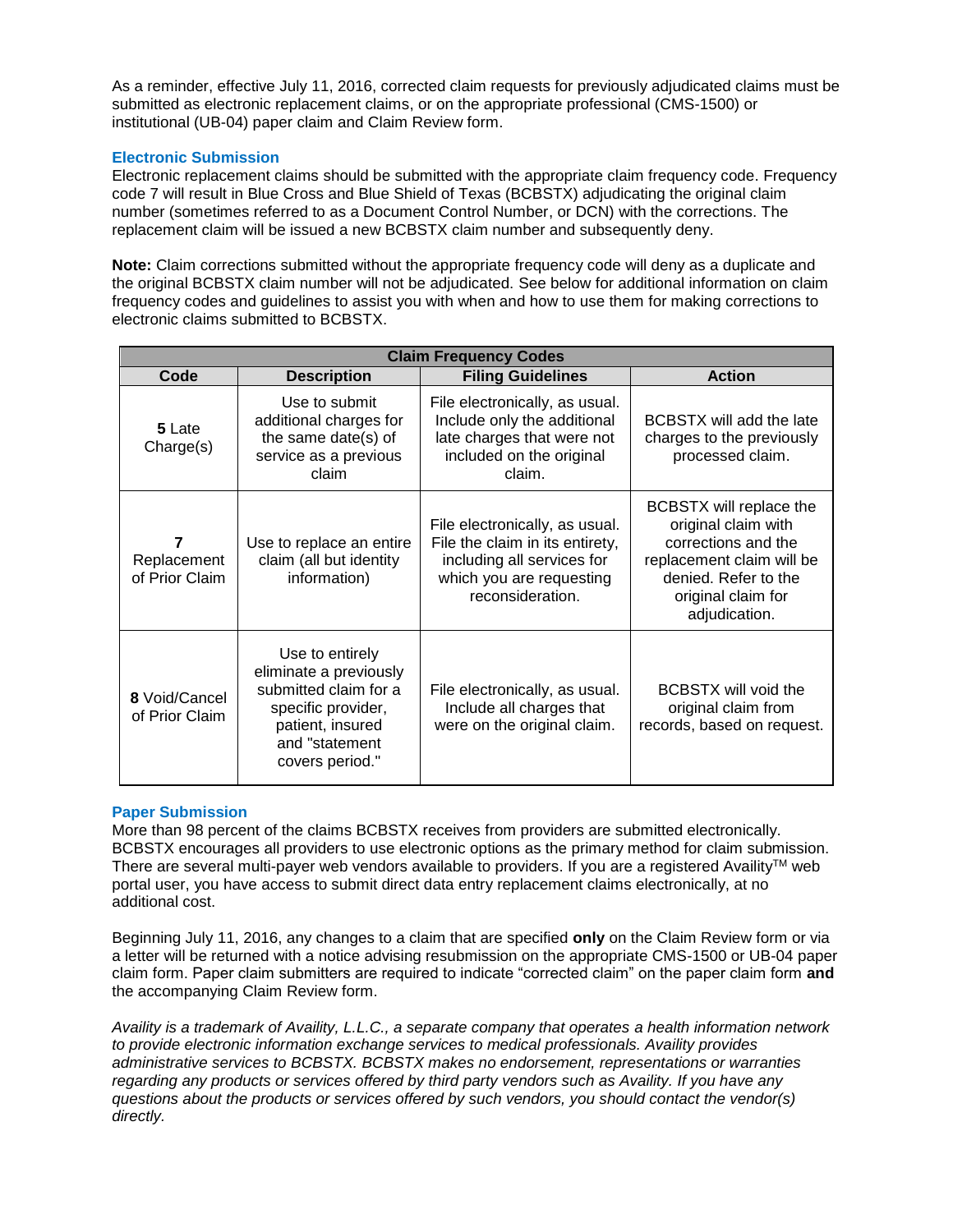## **Patient Outreach**

## **Zika Toolkit Offered by Texas Department of State Health Services**

The Texas Department of State Health Services has developed a [Zika Communications Toolkit](http://texaszika.org/materials.htm#toolkit) for any organization interested in sharing important information about the Zika virus with their constituents. The Toolkit includes a variety of both English and Spanish newsletter copy, as well as social media copy and graphics for all Texans, pregnant women, travelers and people who work outdoors. Please feel free to use and share the information. Other free materials, including fact sheets, posters and push cards are also available for download and order on the Texas Zika website at [TexasZika.org.](http://www.texaszika.org/)

**---------------------------------------------------------------------------------------------------------------------------------**

### **Remittance Viewer Webinars**

The remittance viewer offers providers and billing services a convenient way to retrieve, view, save or print claim detail information and help reconcile claim data provided by Blue Cross and Blue Shield of Texas (BCBSTX) in the 835 Electronic Remittance Advice (ERA).

**---------------------------------------------------------------------------------------------------------------------------------**

To gain access to the remittance viewer, you must be a registered Availity™ user, enrolled to receive the Availity ERA. Online enrollment for ERA may be completed via the [Availity web portal.](http://www.availity.com/) For additional details, view the [Remittance Viewer Frequently Asked Questions](http://www.bcbstx.com/provider/pdf/remittance_viewer_faqs.pdf) and the [Remittance Viewer Tip Sheet.](http://www.bcbstx.com/provider/pdf/remittance_viewer_tip_sheet.pdf)

Online training sessions have been scheduled to provide an introduction to the remittance viewer. Participants will learn how to gain or grant access, conduct a search, view general and payer-specific information, and save or print results. In addition, a Question and Answer time will be available.

### **Select a date and time from the list below to register now:**

July 13 – [11 a.m. to 12 p.m.](https://hcsc.webex.com/hcsc/j.php?RGID=r68f09b8275c4c9c1a8abc599d6313efc) July 20 – [11 a.m. to 12 p.m.](https://hcsc.webex.com/hcsc/j.php?RGID=r514e4a5859929948faa56a060ed7bd15) July 27 – [11 a.m. to 12 p.m.](https://hcsc.webex.com/hcsc/j.php?RGID=r6efd5f58dcc27755d75c626212bbc6be)

*Availity is a registered trademark of Availity, LLC. Availity is a separate company that operates a health information network to provide electronic information exchange services to medical professionals. Availity provides administrative services to BCBSTX. BCBSTX makes no endorsement, representations or warranties regarding any products or services offered by independent third party vendors. If you have any questions about the products or services offered by such vendors, you should contact the vendors directly.*

**---------------------------------------------------------------------------------------------------------------------------------**

## **In Every Issue**

## **HMO Plans – Importance of Obtaining a Referral and/or Preauthorization and Admitting to a Participating Facility as a Network Provider**

**HMO Blue Texas**SM**, Blue Advantage HMO**SM and **Blue Premier**SM members require a referral from their PCP before receiving services from a specialty care physician or professional provider (except for OBGYNs). The referral must be initiated by the member's PCP, and must be made to a participating physician or professional provider in the same provider network.

If an in-network physician, professional provider, ambulatory surgery center, hospital or other facility is not available in the member's applicable provider network, **preauthorization is required** for services by an out-of-network physician, professional provider, ambulatory surgery center, hospital or other facility, through iExchange or call the preauthorization number 1-855-462-1785.

**Reminders:**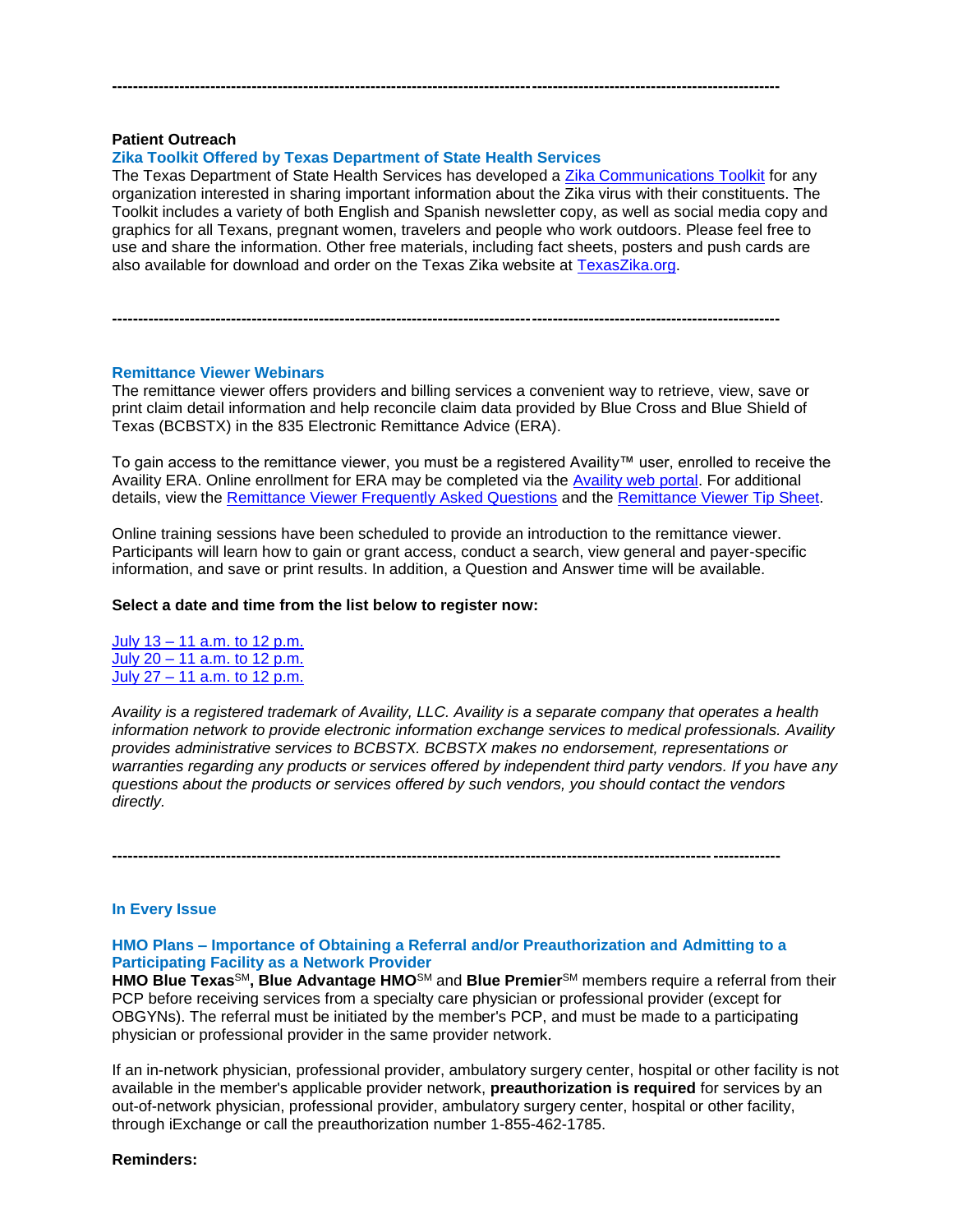- The **HMO Blue Texas, Blue Advantage HMO and Blue Premier** physician, professional provider, facility or ancillary provider is required to admit the patient to a participating facility, except in emergencies.
- **Additional services may also require preauthorization**. A complete list of services that require preauthorization for **HMO Blue Texas** and **Blue Advantage HMO,** and for **Blue Premier** and **Blue Premier Access**SM, is available on the BCBSTX Provider website. Under the "Standards and Requirements" tab, click on [General Reimbursements](http://www.pages02.net/hcscnosuppression/nlt_br_providers_june_2016_b_ok_060116_in_every_issue/LPT.url?kn=900466&vs=YTVjNjZjMzUtOGRhNi00MDUwLWI1MDAtYTg0NTI3M2JkZmUxOzA6ODk5OTgwMToyMjY0ODg5MjYwNzo5NDAwOTQyMjQ6OTQwMDk0MjI0OwS2) (password is "manual") and scroll down to the "Preauthorization/Notification/Referral Requirements Lists."

**Blue Advantage Plus**SM **HMO Point of Service (POS)** is a benefit plan that allows those members to use out-of-network providers. However, it is essential that those members understand the financial impact of receiving services from an out-of-network physician, professional provider, ambulatory surgery center, hospital or other facility. Prior to referring a Blue Advantage Plus enrollee to an out of network provider for non-emergency services, please refer to Section D Referral Notification Program, of the **HMO Blue Texas, Blue Advantage HMO** and **Blue Premier Provider Manual** for more detail including when to utilize the [Out-of-Network Enrollee Notification form.](http://www.pages02.net/hcscnosuppression/nlt_br_providers_june_2016_b_ok_060116_in_every_issue/LPT.url?kn=900467&vs=YTVjNjZjMzUtOGRhNi00MDUwLWI1MDAtYTg0NTI3M2JkZmUxOzA6ODk5OTgwMToyMjY0ODg5MjYwNzo5NDAwOTQyMjQ6OTQwMDk0MjI0OwS2)

# **Importance of Obtaining Preauthorization for Initial Stay and Add-on Days**

Preauthorization is required for certain types of care and services. Although BCBSTX participating physicians and professional providers are required to obtain the preauthorization, it is the responsibility of the insured person to confirm that their physician or professional provider obtains preauthorization for services requiring preauthorization. Preauthorization must be obtained for any initial stay in a facility and any additional days or services added on.

If an insured person does not obtain preauthorization for initial facility care or services, or additional days or services added on, the benefit for covered expenses may be reduced.

Preauthorization does not guarantee payment. All payments are subject to determination of the insured person's eligibility, payment of required deductibles, copayments and coinsurance amounts, eligibility of charges as covered expenses, application of the exclusions and limitations, and other provisions of the policy at the time services are rendered.

# **Implantable Device Versus Medical Supply/Material**

We have received a number of questions from providers about billing for implants. To help address the topic, we have provided a reminder about the National Uniform Billing Committee definition of an implant.

# **National Uniform Billing Committee (NUBC) definition of an implant:**

- Revenue Code 274 Prosthetic/orthotic devices
- Revenue Code 275 Pacemaker
- Revenue Code 278 Other Implants

An implantable device is that which is implanted, such as a piece of tissue, a tooth, a pellet of medicine, or a tube or needle containing radioactive substance, a graft or an insert. Also included are liquid and solid plastic materials used to augment tissues or to fill in areas traumatically or surgically removed. Also included is an object or material partially or totally inserted or grafted into the body for prosthetic, therapeutic or diagnostic purposes.

Examples of other implants reported under revenue code 278 include stents, artificial joints, shunts, grafts, pins, plates, screws, anchors and radioactive seeds (not an all-inclusive list).

Supplies that are not implantable should be submitted as supply charges. In conjunction, a device is not a "material or supply furnished incident to a service." Items used as routine supplies should not be submitted as an implant.

Guide wires, catheters and clips that are used during surgery but do not remain in the body are used the same way as an instrument and are not "implanted" should not be submitted as an implant.

Additional reference and definition of implantable devices, supplies and material can be located in the UB04 Editor and the website of the implantable device's manufacturer.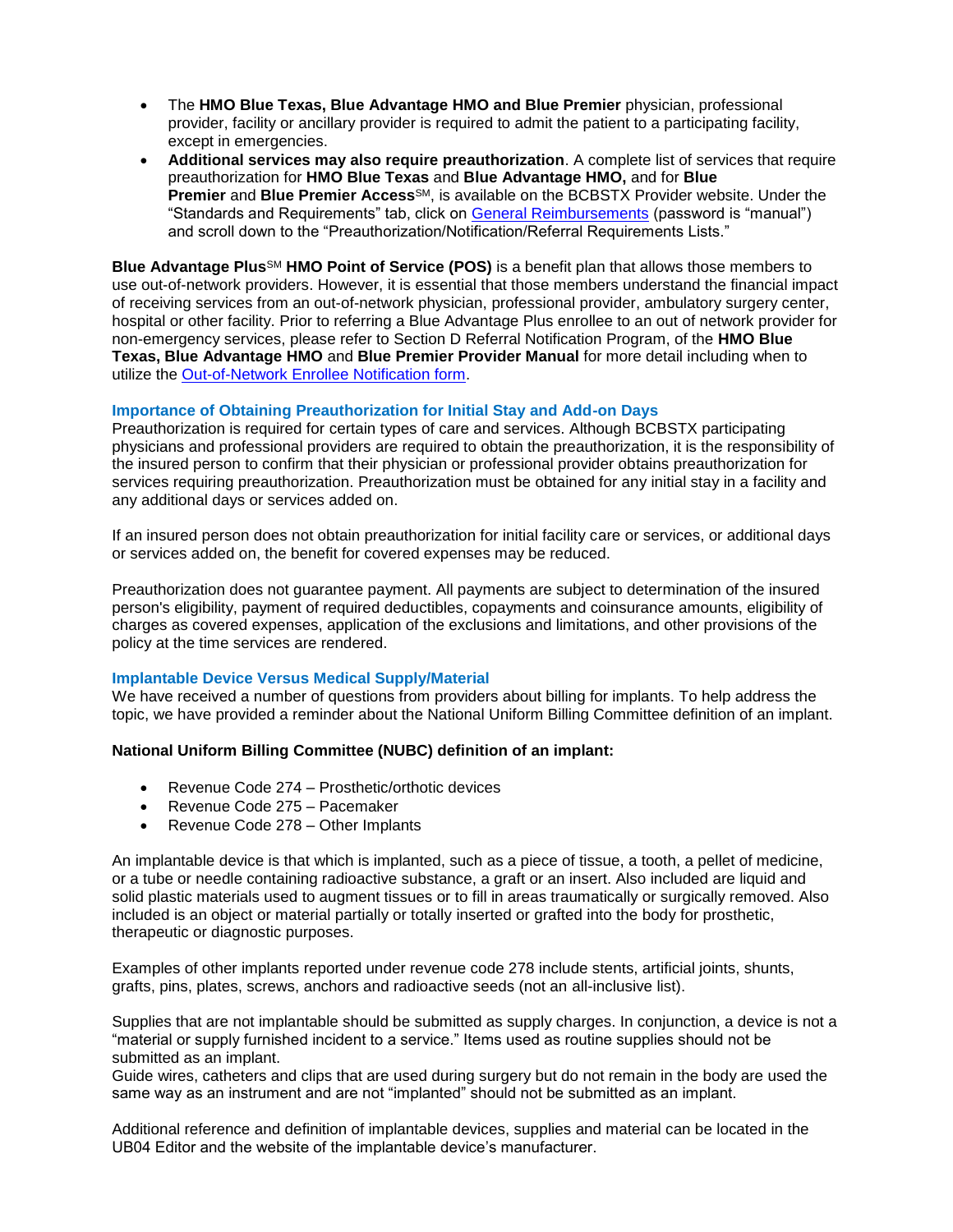## **Managing Your Patients' Questions on Their Individual Plans**

In previous issues, Blue Cross and Blue Shield of Texas announced changes that would be made to our individual plans starting in January 2016.The content offered in this alert was created to help providers who are getting questions from patients regarding changes to their plans.

# **Recap of Options Offered During the 2016 Open Enrollment Period**

Jan. 31, 2016 marked the end of the third annual enrollment period through the Health Insurance Marketplace. BCBSTX remained committed to providing all Texans with sustainable health plan options that meet the varying needs of the state's population and contribute to the state's overall health. BCBSTX offers health insurance in all 254 counties in Texas and is the only health insurance provider offering individuals access to health insurance through the Federal Health Insurance marketplace in 58 of those counties.

# **2016 Individual Network Options**

Individual members are those who buy their own insurance that is not provided by an employer or through a government program (Medicare, Medicaid or CHIP). The following options were offered to individual members:

- BCBSTX offered its **Blue Advantage (BAV) HMO**SM again to individual members both on and off the Health Insurance Marketplace.
- **•** BCBSTX offered the new **Blue Advantage Plus**<sup>SM</sup> HMO plan with added Point of Service (POS) benefits to individual members both on and off the Health Insurance Marketplace. This new HMO utilizes the Blue Advantage HMO network of doctors and hospitals while still having out-ofnetwork benefits.
- BCBSTX also offered **Blue Cross Blue Shield Premier 101**SM, a multi-state plan that utilizes the Blue Advantage HMO network and has the same preauthorization requirements as Blue Advantage HMO. **Blue Cross Blue Shield Premier 101** is only available to Individual members on the Health Insurance Marketplace[.](http://www.pages02.net/hcscnosuppression/nlt_br_providers_june_2016_b_ok_060116_in_every_issue/LPT.url?kn=900468&vs=YTVjNjZjMzUtOGRhNi00MDUwLWI1MDAtYTg0NTI3M2JkZmUxOzA6ODk5OTgwMToyMjY0ODg5MjYwNzo5NDAwOTQyMjQ6OTQwMDk0MjI0OwS2)

**Please note:** Multi-state plans are designed to increase consumer options on the exchanges. They are only available in the Individual market segment, through the public exchange. Multi-state plans are bound by the same ACA regulations as other qualified health plans (i.e., essential health benefits, out-of-pocket maximum regulations, etc.).

# **Small Business Health Options Program Options**

BCBSTX will continue to offer the **Blue Choice PPO to small group members on the Small Business Health Options Program (SHOP)**. Small Group members will also still have access to our **Blue Advantage HMO product**. As a reminder, the terms of your BCBSTX agreements apply to plans offered on and off the SHOP. The terms of the agreement also require providers to offer their services to a BCBSTX member, regardless of where they purchased their coverage.

### **Identifying Your Patients' BCBSTX Insurance Plan**

To identify your patient's BCBSTX plan, please view our sample ID cards at [bcbstx.com/provider.](http://www.pages02.net/hcscnosuppression/nlt_br_providers_june_2016_b_ok_060116_in_every_issue/LPT.url?kn=900469&vs=YTVjNjZjMzUtOGRhNi00MDUwLWI1MDAtYTg0NTI3M2JkZmUxOzA6ODk5OTgwMToyMjY0ODg5MjYwNzo5NDAwOTQyMjQ6OTQwMDk0MjI0OwS2) Plan specific alpha prefixes are assigned to every Blue Cross Blue Shield (BCBS) plan and start with **X, Y, Z or Q.** The first two positions indicate the BCBS Plan to which the member/subscriber belongs, while the third position identifies the product in which the member/subscriber is enrolled. **Note:** ZG identifies the Texas Plan.

- To identify a patient who has the BAV HMO plan look for the alpha prefix or Texas alpha prefix which will start with "ZG\*" on the member ID card. The first two positions indicate the Plan to which the member/subscriber belongs while the third position identifies the product in which the member/subscriber is enrolled.
- To identify a patient who has the BAV Plus, look for alpha prefix "ZGN" on the member ID card.
- To identify a patient who has the 'Blue Cross Blue Shield Premier 101' multi-state plan (not specific to Texas), look for alpha prefix "VAL" on the member ID card.

### **Resources to Provide to your Patient's with Questions**

If you have patients that are seeking assistance with their transition of care, we encourage you and your patients to contact BCBSTX with your questions through the phone numbers below. Our member advocates will work closely with your patients to ensure they have someone to speak with directly regarding their transition of care plan.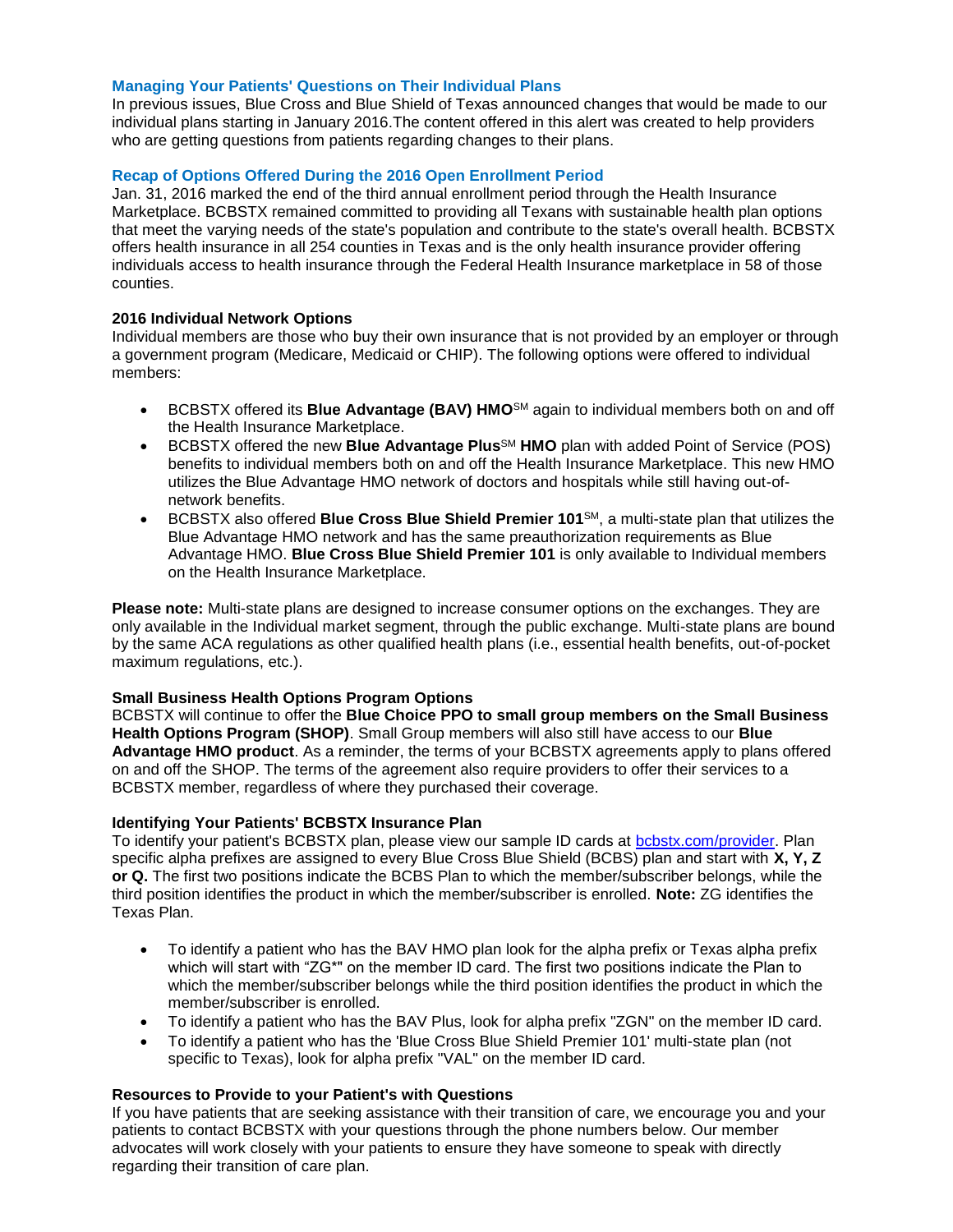- Member Customer Service: 888-697-0683
- Pre-authorization: 855-462-1785
- Behavioral Health: 800-729-2422

# **BCBSTX provides a wide range of services and online tools to help renewing members make informed health decisions:**

- **[Provider Finder](https://www.bcbstx.com/find-a-doctor-or-hospital)**®**:** Members can select the best network provider for their needs based on location, as well as view industry-respected third party quality indicators, costs and patientsubmitted reviews on an easy-to-navigate website.
- **[Blue Access for Members](http://www.bcbstx.com/member/)**<sup>SM</sup>: Members can access information on their policy, including status of claims, alerts, temporary ID cards and more. This also includes [Blue Access Mobile](http://www.bcbstx.com/mobile)SM, which allows members to find a doctor, hospital or urgent care facility in addition to benefit information.
- **[24/7 Nurseline:](https://www.bcbstx.com/pdf/nurseline_flier.pdf)** Members can speak with registered nurses about health concerns, common health information and tips and advice on where to go to receive necessary care.

| <b>BCBSTX Provider Relations</b><br><b>Office Locations</b> | <b>Telephone Number</b>        | <b>Fax Number</b>            |
|-------------------------------------------------------------|--------------------------------|------------------------------|
| Austin                                                      | 512-349-4847                   | 512-349-4853                 |
| <b>Corpus Christi</b>                                       | 361-878-1623                   | 361-852-0624                 |
| <b>Dallas, East Texas</b>                                   | 972-766-8900 /<br>800-749-0966 | 972-766-2231                 |
| El Paso                                                     | 915-496-6600, press 2          | 915-496-6611<br>915-469-6614 |
| <b>Houston, Beaumont</b>                                    | 713-663-1149                   | 713-663-1227                 |
| Lubbock, Amarillo                                           | 806-783-4610                   | 806-783-4666                 |
| Midland, Abilene, San Angelo                                | 432-620-1406                   | 432-620-1428                 |
| San Antonio                                                 | 361-878-1623                   | 361-852-0624                 |

You can also contact your local network management representative with any questions you may have.

# **BCBSTX Announced New Health Insurance Options for Individuals and Small Businesses Individual Network Options**

In previous issues, Blue Cross and Blue Shield of Texas (BCBSTX) announced its 2016 offerings for individual and small group health insurance coverage. Texas residents were able to choose coverage options for their needs Nov. 1, 2015, to Jan. 1, 2016.

BCBSTX again offered its **Blue Advantage (BAV) HMO**SM to individual members both on and off the Health Insurance Marketplace. Individual members are anyone who buys their own insurance that is not provided by an employer or through a government program (Medicare, Medicaid or CHIP).

In addition, BCBSTX offered their new **Blue Advantage Plus**<sup>SM</sup> HMO plan that has added Point of Service (POS) benefits to individual members both on and off the Health Insurance Marketplace. This new HMO utilizes the Blue Advantage HMO network of doctors and hospitals while still having out-ofnetwork benefits. The BAV and BAV Plus plans will be offered in all 254 counties across the state.

**BCBSTX transitioned individual members who had Blue Choice PPO**SM **in 2014 and 2015 to the BAV Plus plan if they did not select a different plan during open enrollment, which opened on Nov. 1**.

**Many of our BCBSTX members were NOT impacted by this change, including:**

• Patients covered by large and small employer groups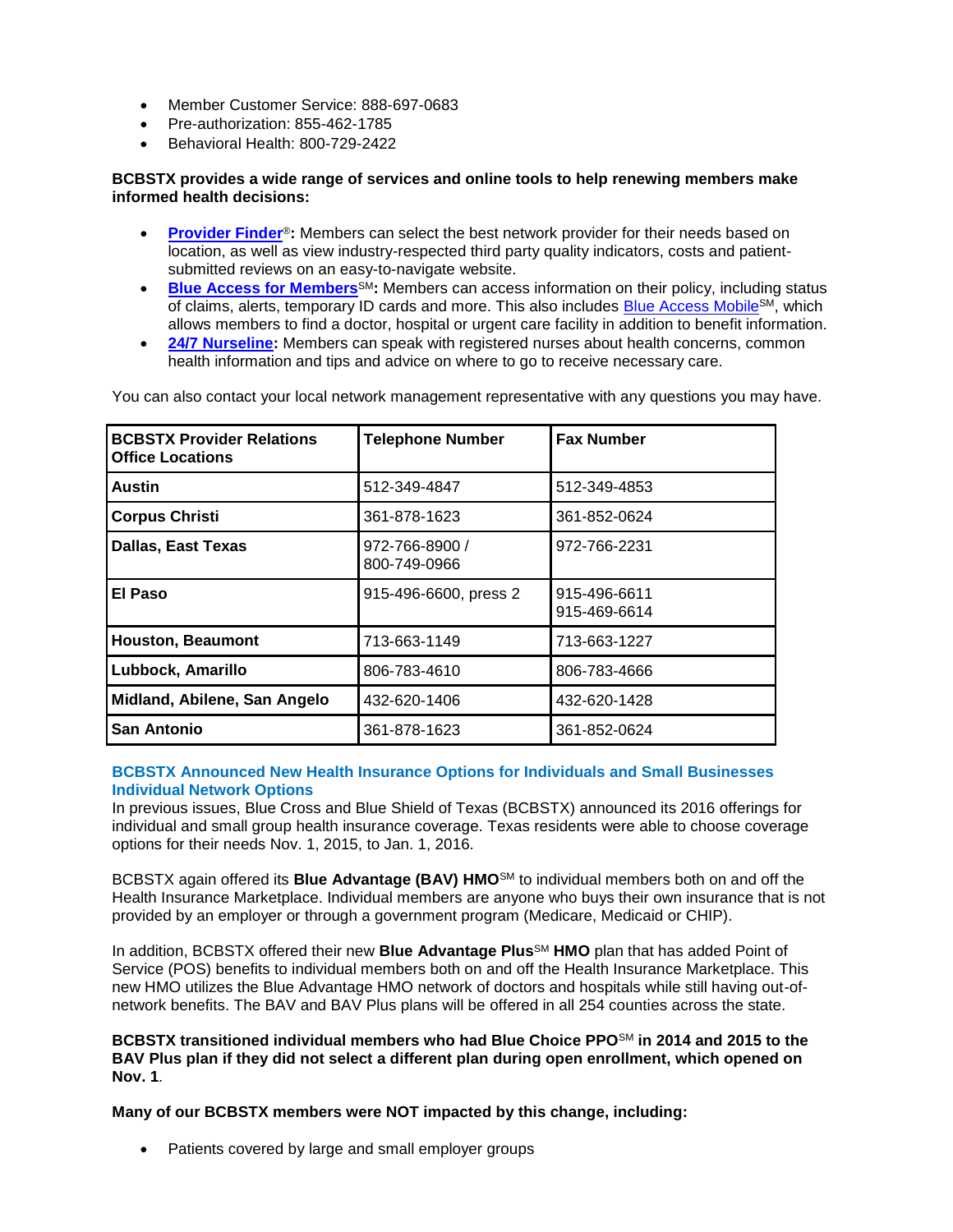- Patients with individual coverage who have grandfathered plans *(Grandfathered plans are plans that existed on March 23, 2010, when the Affordable Care Act became law.)*
- Patients covered by Medicare and Medicaid.

BCBSTX has always been dedicated to helping our members access quality care at the right time, resulting in the best possible outcomes. Managed care, like an HMO, makes health care simple. In each of the offered plans, members selected a primary care physician (PCP) to best coordinate their health care. We worked with impacted members and their providers to minimize the impact of this change to their ongoing care. However, BCBSTX did not provide extended authorizations for the Texas PPO on/off exchange past Dec. 31, 2015.

If you're still receiving inquiries from your impacted patients, we encourage you and your patients to contact BCBSTX with your questions through the phone numbers below. Our member advocates will work closely with these individuals to address their needs.

**Member Customer Service:** 888-697-0683 **Pre-authorization:** 855-462-1785 **Behavioral Health:** 800-729-2422

## **Please see below for specific product names that will be offered to individual members on and off the Health Insurance Marketplace in Texas:**

- Blue Advantage (BAV) HMO *(offered on the Health Insurance Marketplace in Texas and on the SHOP)*
- Blue Advantage Plus HMO Point-of-Service (POS) *(offered on the Health Insurance Marketplace in Texas)*

# **Enrollee Notification Form Required for Out-of-network Care for Blue Choice PPO**SM **and Blue Advantage HMO**SM **(for Blue Advantage Plus)**

Effective Jan. 1, 2016, [an out-of-network care form](https://www.bcbstx.com/provider/pdf/out-of-network-care-enrollee-notification-form.pdf) is required to be completed by the referring network physician for enrollees of **Blue Choice PPO**SM and **Blue Advantage HMO**SM **(for** *Blue Advantage Plus* **point-of-service benefit plan only)**, prior to referring or directing an enrollee to an out-of-network physician, professional provider, hospital, ambulatory surgery center or other facility, for non-emergency services, if such services are available through an in-network provider.

It is essential that **Blue Choice PPO and Blue Advantage Plus** enrollees fully understand the financial impact of an out-of-network referral to a physician, professional provider, hospital, ambulatory surgery center or other facility that does not participate in their BCBSTX provider network. Blue Choice PPO and Blue Advantage Plus enrollees have out-of-network benefits and may choose to use out-of-network providers, however they will be responsible for an increased cost-share under their out-of-network benefits.

Prior to referring or directing a **Blue Choice PPO or Blue Advantage Plus** enrollee to an out-of-network provider for non-emergency services, referring network physicians must complete this form if such services are also available through an in-network provider. The referring network physician must provide a copy of the completed form to the enrollee and retain a copy in his or her medical record files.

Use of this form is subject to periodic audit to determine compliance with this administrative requirement outlined in the provider manuals.

# **Claims with More Than One Unit Count for Drug Test Codes**

BCBSTX periodically reviews claims submitted by providers to help ensure that benefits provided are for services that are included in our member's/subscriber's benefit plan and meet BCBSTX's guidelines. Some providers are submitting claims with more than one-unit count for drug test codes (80300, 80301, 80303, 80320-80328 and 80345-80377) which should be a single date of service.

Effective Jan. 1, 2016, the following range of codes will allow only one unit on a single date of service: 80300, 80301, 80303, 80320-80328 and 80345-80377. Services should be provided in the most cost effective manner and in the least costly setting required for the appropriate treatment of the member/subscriber.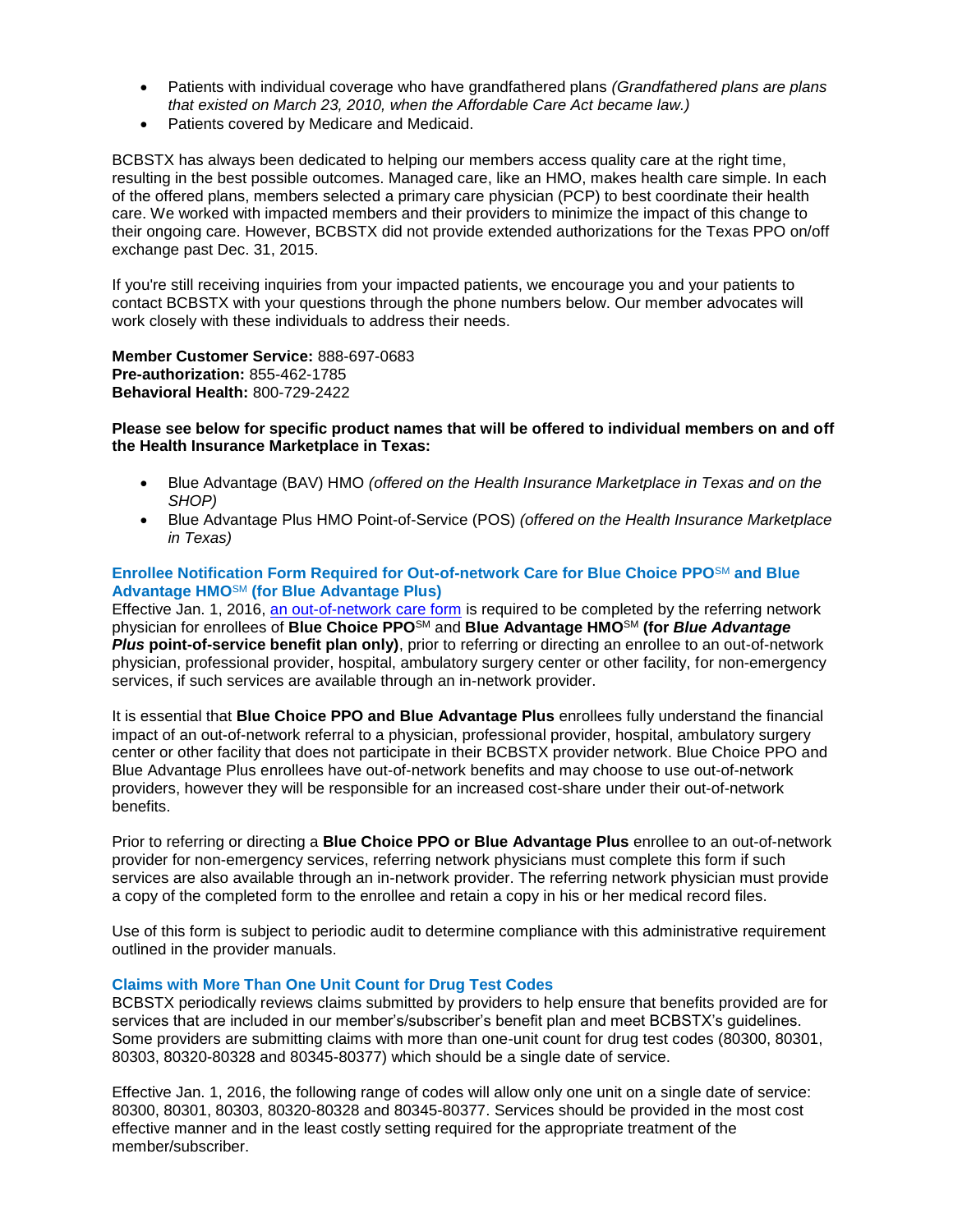# **Beginning Feb. 1, Two Additional Drug Codes to Allow Only One Unit for Single Date of Service**

BCBSTX periodically reviews claims submitted by providers to help ensure that benefits provided are for services that are included in our member's/subscriber's benefit plan and meet BCBSTX's guidelines. Some providers are submitting claims with more than one-unit count for drug test codes 80337 and 80338, which should be a single date of service.

Effective **Feb. 1, 2016**, the following two codes will allow only one unit on a single date of service: 80337 and 80338. Services should be provided in the most cost-effective manner and in the least costly setting required for the appropriate treatment of the member.

## **Hospitals, and Routine Services and Supplies**

Routine services and supplies are generally already included by the provider in charges related to other procedures or services. As such, these items are considered non-billable for separate reimbursement. The following guidelines may assist hospital personnel in identifying items, supplies, and services that are not separately billable. **This is not an all-inclusive list.**

- Any supplies, items and services that are necessary or otherwise integral to the provision of a specific service and/or the delivery of services in a specific location are considered routine services and not separately billable in the inpatient and outpatient environments.
- All items and supplies that may be purchased over-the-counter are not separately billable.
- All reusable items, supplies and equipment that are provided to all patients during an inpatient or outpatient admission are not separately billable.
- All reusable items, supplies and equipment that are provided to all patients admitted to a given treatment area or units are not separately billable.
- All reusable items, supplies and equipment that are provided to all patients receiving the same service are not separately billable.

# **BCBSTX Implements Changes in Maximum Allowable Fee Schedule**

BCBSTX implemented changes in the maximum allowable fee schedule used for Blue Choice PPO<sup>SM</sup>, HMO Blue Texas<sup>SM</sup>, Blue Advantage HMO<sup>SM</sup> (Independent Provider Network and The Limited Network only), and ParPlan which was effective Nov. 1, 2015.

The changes to the maximum allowable fee schedules used for the Blue Cross Medicare Advantage PPO<sup>SM</sup> and Blue Cross Medicare Advantage HMO<sup>SM</sup> were effective Jan. 1, 2016.

- The methodology used to develop the maximum allowable fee schedule for Blue Choice PPO, HMO Blue Texas and Blue Advantage HMO will be based on 2015 CMS values posted on the CMS website as of Jan. 16, 2015, for those services for which the BCBSTX reimbursement is based on CMS values.
- Geographic Practice Cost Indices (GPCIs) will not be applied to the relative values so the relative values will not differ by Medicare locality.
- Blue Choice PPO, HMO Blue Texas, Blue Advantage HMO and ParPlan relative values will consider the site of service where the service is performed (facility or non-facility).
- The CPT/HCPCS Fee Schedule will be updated quarterly on March 1, June 1, Sept. 1 and Dec. 1 each year.
- The NDC Fee Schedule will continue to be updated monthly.

BCBSTX provides general reimbursement information policies, request forms for allowable fees and fee schedule information. To view this information, visit the [General Reimbursement Information](https://www.bcbstx.com/provider/gri/index.html) section on the BCBSTX provider website. If you would like to request a sample of maximum allowable fees or if you have any other questions, please contact your Network Management office.

Reimbursement changes will be posted under "Reimbursement Changes and Updates" in the Reimbursement Schedules section on the BCBSTX provider website. The changes will not become effective until at least 90 days from the posting date. The specific effective date will be noted for each change that is posted.

# **Blue Choice PPO**SM **Subscribers/Blue Advantage HMO**SM **Member Rights and Responsibilities**

As a provider for BCBSTX, you are obligated to be aware of subscribers'/members' rights and informed of subscribers' responsibilities. Our health plan subscribers/members may refer to their benefit booklet for a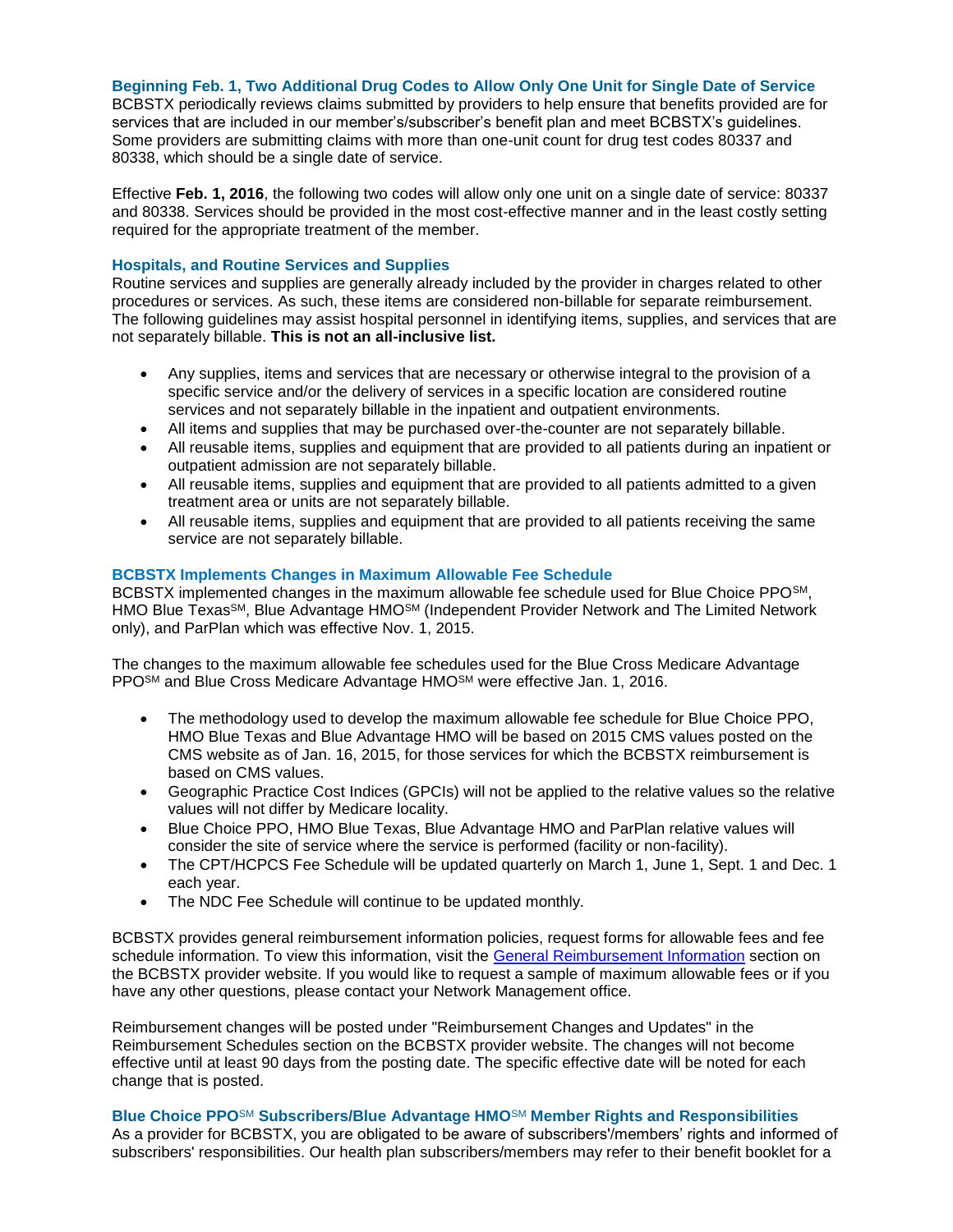listing of their rights and responsibilities, which are also included below; you can also access these documents on our website at [bcbstx.com](https://www.bcbstx.com/).

| <b>Rights</b>                                                                                                                                                                                                                                                                                                                                     | <b>Responsibilities</b>                                                                                                                          |  |
|---------------------------------------------------------------------------------------------------------------------------------------------------------------------------------------------------------------------------------------------------------------------------------------------------------------------------------------------------|--------------------------------------------------------------------------------------------------------------------------------------------------|--|
| Subscriber(s)/Member(s)                                                                                                                                                                                                                                                                                                                           | Subscriber(s)/Member(s)                                                                                                                          |  |
| You have the right to:                                                                                                                                                                                                                                                                                                                            | You have the responsibility to:                                                                                                                  |  |
| Receive information about<br>the organization, its services,<br>its practitioners and<br>providers and subscribers'<br>rights and responsibilities.<br>Make recommendations<br>regarding the organization's<br>subscribers' rights and<br>responsibilities policy.                                                                                | Provide, to the extent<br>possible, information that your<br>health benefit plan and<br>practitioner/provider need, in<br>order to provide care. |  |
| Participate with practitioners<br>in making decisions about<br>your health care.                                                                                                                                                                                                                                                                  | Follow the plans and<br>instructions for care you have<br>agreed to with your<br>practitioner.                                                   |  |
| Be treated with respect and<br>$\bullet$<br>recognition of your dignity<br>and your right to privacy.<br>A candid discussion of<br>appropriate or medically<br>necessary treatment options<br>for your condition, regardless<br>of cost or benefit coverage.<br>Voice complaints or appeals<br>about the organization or the<br>care it provides. | Understand your health<br>problems and participate in<br>the development of mutually<br>agreed upon treatment goals,<br>to the degree possible.  |  |

# **HMO Blue Texas Member Rights and Responsibilities**

# **Member Rights – You Have the Right to:**

- Receive information about the organization, its services, its practitioners and providers and members' rights and responsibilities.
- Make recommendations regarding the organization's members' rights and responsibilities policy.
- Participate with practitioners in making decisions about your health care.
- Be treated with respect and recognition of your dignity and your right to privacy.
- A candid discussion of appropriate or medically necessary treatment options for your condition, regardless of cost or benefit coverage.
- Voice complaints or appeals about the organization or the care it provides.

# **Member Rights – You Have the Responsibility to:**

- Meet all eligibility requirements of your employer and the Health Maintenance Organization (HMO).
- Identify yourself as an HMO member by presenting your ID card and pay the copayment at the time of service for network benefits.
- Establish a physician/patient relationship with your primary care physician (PCP) and seek your PCP's medical advice/referral for network services prior to receiving medical care, unless it is an emergency situation or services are performed by your HMO participating OBGyn.
- Provide, to the extent possible, information that the HMO and practitioner/providers need, in order to care for you. Including changes in your family status, address and phone numbers within 31 days of the change.
- Understand the medications you are taking and receive proper instructions on how to take them.
- Notify your primary care physician or HMO plan within 48 hours or as soon as reasonably possible after receiving emergency care services.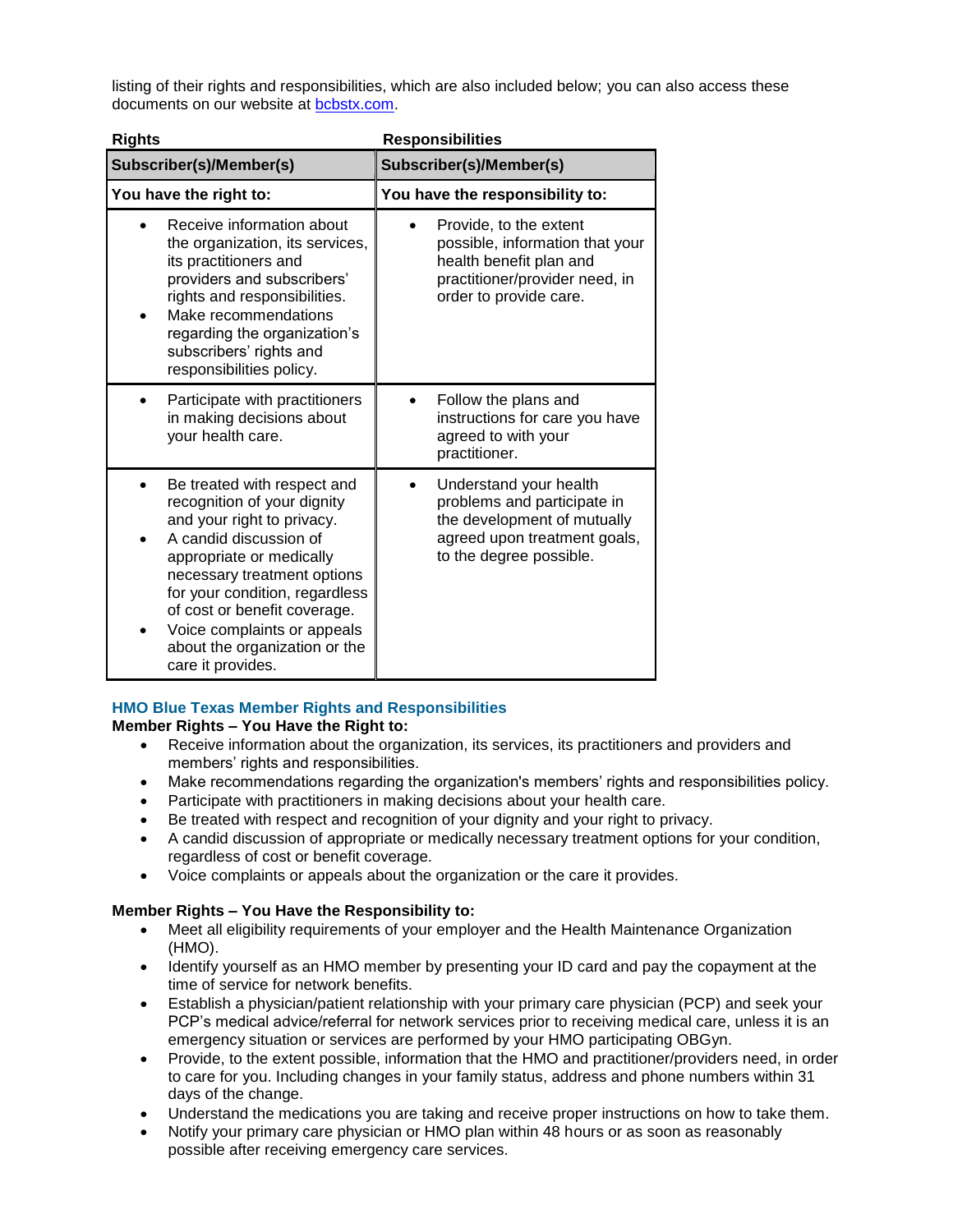- Communicate complete and accurate medical information to health care providers.
- Call in advance to schedule appointments with your network provider and notify them prior to canceling or rescheduling appointments.
- Read your coverage documents for information about benefits, limitations, and exclusions.
- Ask questions and follow instructions and guidelines given by your provider to achieve and maintain good health.

Understand your health problems and participate to the degree possible in the development of treatment goals mutually agreed upon between you and your provider.

# **After-hours Access Is Required**

BCBSTX requires that primary care physicians, specialty care physicians, professional providers, and facility and ancillary providers provide urgent care, and emergency care or coverage for care 24 hours a day, seven days a week. Providers must have a verifiable mechanism in place, for immediate response, for directing patients to alternative after-hours care based on the urgency of the patient's need.

# **Acceptable after-hours access mechanisms may include:**

- An answering service that offers to call or page the physician or on-call physician;
- a recorded message that directs the patient to call the answering service and the phone number is provided; or
- a recorded message that directs the patient to call or page the physician or on-call physician and the phone number is provided.

For more detail, [please refer to the provider manuals](http://www.pages02.net/hcscnosuppression/nlt_br_providers_june_2016_b_ok_060116_in_every_issue/LPT.url?kn=900476&vs=YTVjNjZjMzUtOGRhNi00MDUwLWI1MDAtYTg0NTI3M2JkZmUxOzA6ODk5OTgwMToyMjY0ODg5MjYwNzo5NDAwOTQyMjQ6OTQwMDk0MjI0OwS2) for **Blue Choice PPO**SM **Physician, Professional Provider and Facility and Ancillary Provider Manual** (Section B) and **HMO Blue Texas**SM **/ Blue Advantage HMO**SM **/ Blue Premier Physician, Professional Provider, Facility and Ancillary Provider Manual** (Section B) available in the Education & Reference section of our provider website. Click on the "Manual" link (note, a password is required).

# **BCBS Medicare Advantage PPO Network Sharing**

**Q: What is Blue Cross and Blue Shield (BCBS) Medicare Advantage (MA) PPO**SM **network sharing? A:** All BCBS MA PPO Plans participate in reciprocal network sharing. This network sharing will allow all BCBS MA PPO members to obtain in-network benefits when traveling or living in the service area of any other BCBS MA PPO Plan as long as the member sees a contracted BCBS MA PPO provider.

# **Q: What does the BCBS MA PPO network sharing mean to me?**

**A:** If you are a contracted BCBS MA PPO provider with Blue Cross and Blue Shield of Texas (BCBSTX) and you see BCBS MA PPO members from other BCBS Plans, these BCBS MA PPO members will be extended the same contractual access to care and will be reimbursed in accordance with your negotiated rate with your Blue Cross and Blue Shield of Texas contract. These BCBS MA PPO members will receive in-network benefits in accordance with their member contract.

If you are not a contracted BCBS MA PPO provider with BCBSTX and you provide services for any BCBS MA PPO members, you will receive the Medicare allowed amount for covered services. For urgent or emergency care, you will be reimbursed at the member's in-network benefit level. Other services will be reimbursed at the out-of-network benefit level.

# **Q: How do I recognize an out-of-area BCBS MA PPO member from one of these Plans participating in the BCBS MA PPO network sharing?**

**A:** You can recognize a BCBS MA PPO member when their Blue Cross Blue Shield Member ID card has the following logo:



The *"MA"* in the suitcase indicates a member who is covered under the BCBS MA PPO network sharing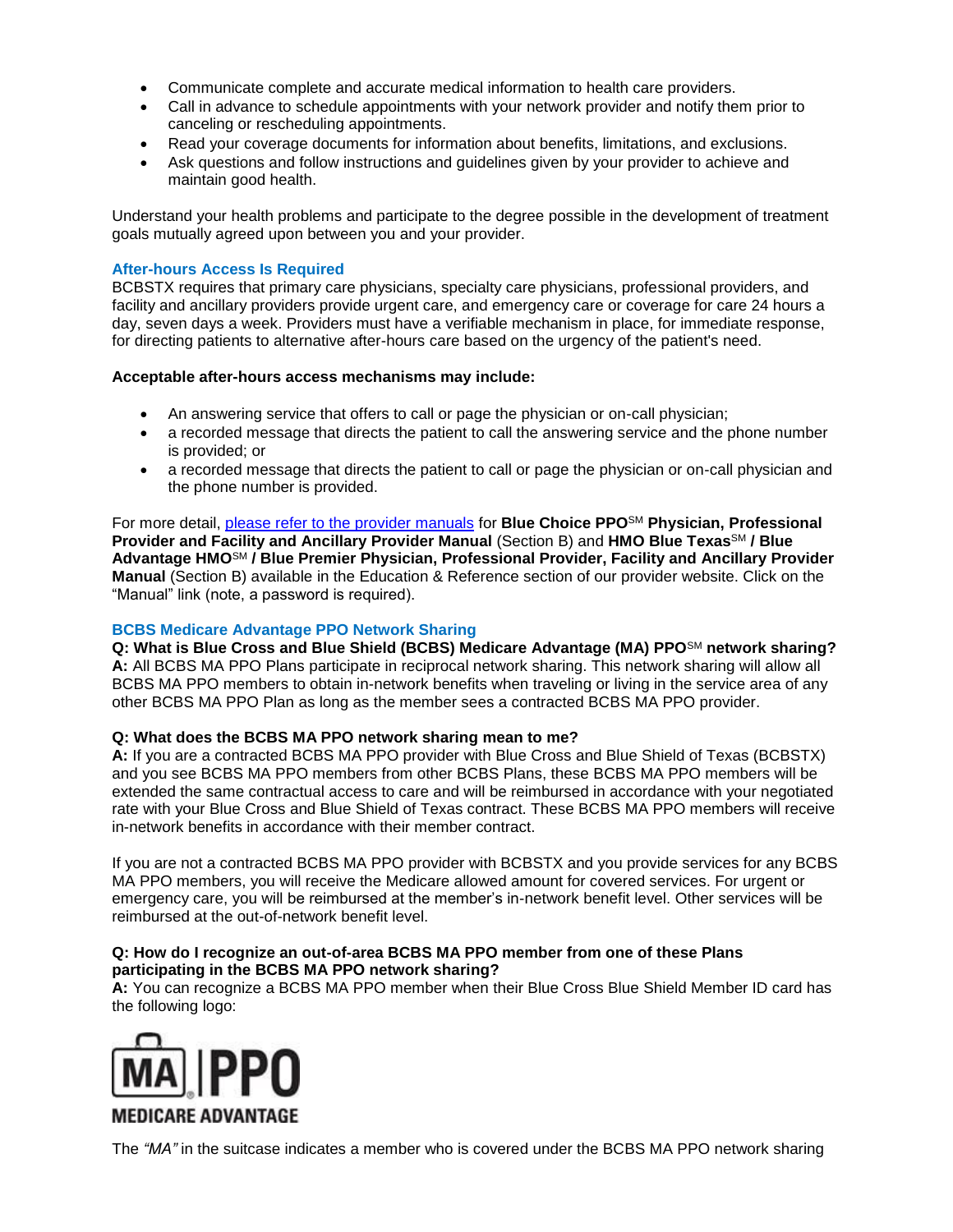program. BCBS MA PPO members have been asked not to show their standard Medicare ID card when receiving services; instead, members should provide their Blue Cross and/or Blue Shield member ID card.

# **Q: Do I have to provide services to BCBS MA PPO members from these other BCBS Plans?**

**A:** If you are a contracted BCBS MA PPO provider with BCBSTX, you should provide the same access to care for BCBS MA members from other BCBS Plans as you do for BCBSTX MA PPO members. You can expect to receive the same contracted rates for such services.

If you are not a BCBS MA PPO contracted provider, you may see BCBS MA PPO members from other BCBS Plans, but you are not required to do so. Should you decide to provide services to BCBS MA PPO members, you will be reimbursed for covered services at the Medicare allowed amount based on where the services were rendered and under the member's out-of-network benefits. For urgent or emergency care, you will be reimbursed at the in-network benefit level.

# **Q: What if my practice is closed to new local BCBS MA PPO members?**

**A:** If your practice is closed to new local BCBS MA PPO members, you do not have to provide care for BCBS MA PPO out-of-area members. The same contractual arrangements apply to these out-of-area network sharing members as your local BCBS MA PPO members.

# **Q: How do I verify benefits and eligibility?**

**A:** Call BlueCard® Eligibility at 800-676-BLUE (800-676-2583) and provide the BCBS MA PPO member's alpha prefix located on the member's ID card.

# **You may also submit electronic eligibility requests for BCBS MA PPO members. Follow these three easy steps:**

- Log in to the [Availity Portal](https://www.availity.com/), the [Availity Revenue Cycle Management Portal](https://claims.realmed.com/MainFrameset.htm) or your preferred vendor
- Enter required data elements
- Submit your request

# **Q: Where do I submit the claim?**

**A:** You should submit the claim to BCBSTX under your current billing practices. Do not bill Medicare directly for any services rendered to a BCBS MA PPO member.

# **Q: What will I be paid for providing services to these out-of-area BCBS MA PPO network sharing members?**

**A:** If you are a BCBS MA PPO contracted provider with BCBSTX, benefits will be based on your contracted BCBS MA PPO rate for providing covered services to BCBS MA PPO members from any BCBS MA PPO Plan. Once you submit the BCBS MA PPO claim, BCBSTX will work with the other Plan to determine benefits and send you the payment.

# **Q: What will I be paid for providing services to other BCBS MA out-of-area members not participating in the BCBS MA PPO Network Sharing?**

**A:** When you provide covered services to other BCBS MA PPO out-of-area members not participating in network sharing, benefits will be based on the Medicare allowed amount. Once you submit the BCBS MA PPO claim, BCBSTX will send you the payment. However, these services will be paid under the BCBS MA member's out-of-network benefits unless for urgent or emergency care.

# **Q: What is the BCBS MA PPO member cost sharing level and co-payments?**

**A:** A BCBS MA PPO member cost sharing level and co-payment is based on the BCBS MA PPO member's health plan. You may collect the co-payment amounts from the BCBS MA PPO member at the time of service. To determine the cost sharing and/or co-payment amounts, you should call the Eligibility Line at 800-676-BLUE (800-676-2583).

# **Q: May I balance bill the BCBS MA PPO member the difference in my charge and the allowance?**

**A:** No, you may not balance bill the BCBS MA PPO member for this difference. Members may be balance billed for any deductibles, co-insurance, and/or co-pays.

# **Q: What if I disagree with the reimbursement amount I received?**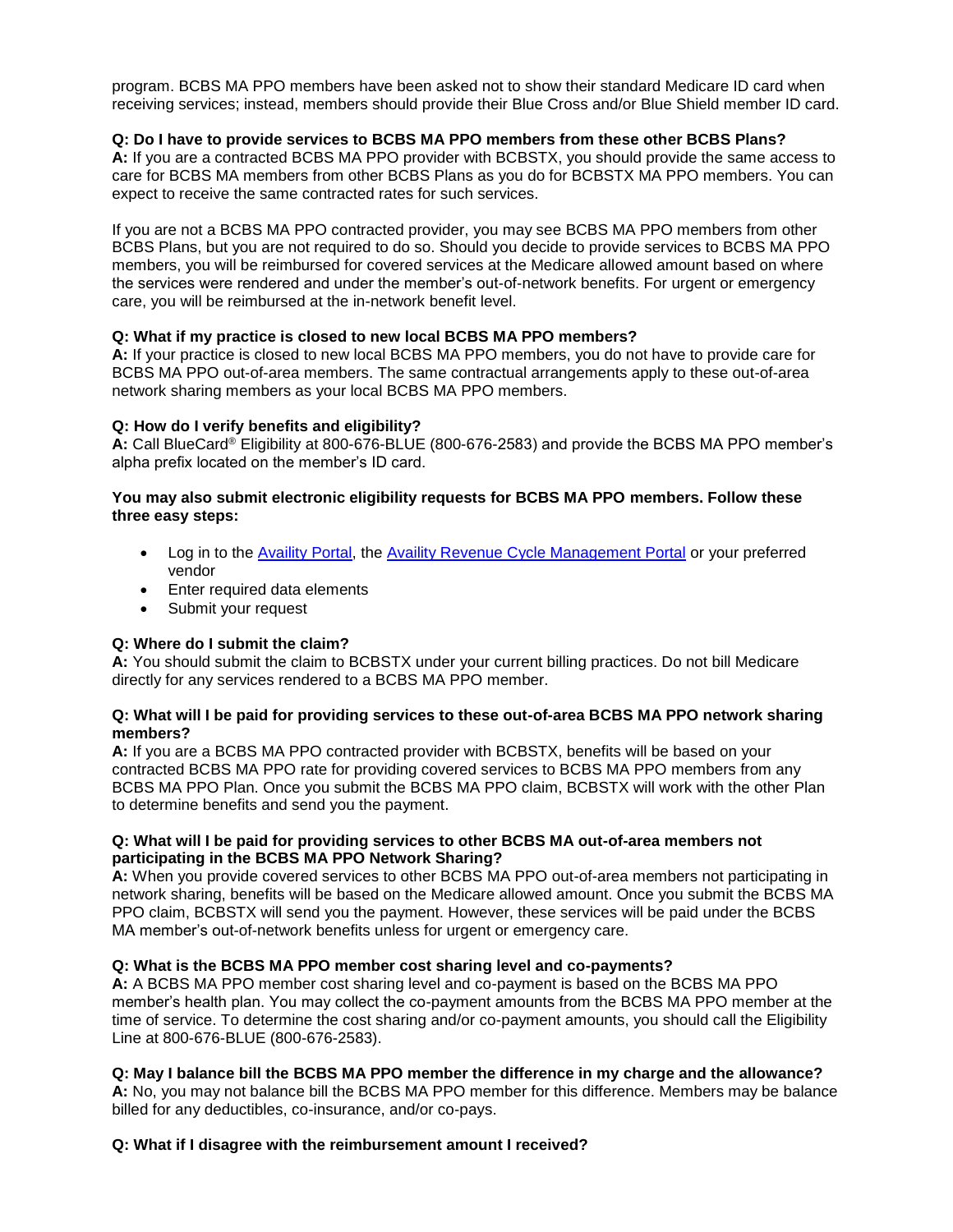**A:** If there is a question concerning the reimbursement amount, contact Blue Cross Medicare Advantage (PPO) Customer Service at 877-774-8592*.*

## **Q: Who do I contact if I have a question about BCBS MA PPO network sharing?**

**A:** If you have any questions regarding the BCBS MA PPO program or products, contact Blue Cross Medicare Advantage (PPO) Customer Service at 877-774-8592*.*

## **Medical Record Requests: Include Our Letter as Your Cover Sheet**

When you receive a letter from BCBSTX requesting additional information, such as medical records or certificates of medical necessity, please utilize the letter as a cover sheet when sending the requested information to us.

This letter contains a barcode in the upper right corner to help ensure that the information you send is matched directly to the appropriate file and/or claim. Do not submit a Claim Review form in addition to the letter, as this could delay the review process.

Thank you for your cooperation!

## **Technical and Professional Components**

**Modifiers 26 and TC:** Modifier 26 denotes professional services for lab and radiological services. Modifier TC denotes technical component for lab and radiological services. These modifiers should be used in conjunction with the appropriate lab and radiological procedures only.

**Note:** When a physician or professional provider and facility or ancillary provider performs both the technical and professional service for a lab or radiological procedure, he/she must submit the total service, not each service individually.

### **Surgical Procedures Performed in the Physician's Office**

When performing surgical procedures in a non-facility setting, the physician and professional provider reimbursement covers the services, equipment and some of the supplies needed to perform the surgical procedure when a member/subscriber receives these services in the physician's or professional provider's office.

Reimbursement will be allowed for some supplies billed in conjunction with a surgical procedure performed in a physician's or professional provider's office. To help determine how coding combinations on a particular claim may be evaluated during the claim adjudication process, you may continue to utilize Clear Claim Connection™ (C3). C3 is a free, online reference tool that mirrors the logic behind BCBSTX's code-auditing software. Refer to the BCBSTX provider website at [bcbstx.com/provider](https://www.bcbstx.com/provider/) for additional information on gaining access to C3.

Please note the physician's and professional provider's reimbursement includes surgical equipment that may be owned or supplied by an outside surgical equipment or Durable Medical Equipment (DME) vendor. Claims from the surgical equipment or DME vendor will be denied based on the fact that the global physician's or professional provider's reimbursement includes staff and equipment.

### **AIM RQI Reminder**

Physicians, professional providers and facility and ancillary providers must contact AIM Specialty Health<sup>®</sup> (AIM) first to obtain a Radiology Quality Initiative (RQI) for Blue Choice PPO<sup>SM</sup> subscribers when ordering or scheduling the following outpatient, non-emergency diagnostic imaging services when performed in a physician's, professional provider's or facility or ancillary provider's office, a professional provider's office, the outpatient department of a hospital or a freestanding imaging center:

- CT/CTA
- MRI/MRA
- SPECT/nuclear cardiology study
- PET scan

To obtain a Blue Choice PPO RQI, log into AIM's provider portal at [aimspecialtyhealth.com](http://www.aimspecialtyhealth.com/), and complete the online questionnaire that identifies the reasons for requesting the exam. If criteria are met, you will receive a RQI. If criteria are not met, or if additional information is needed, the case will automatically be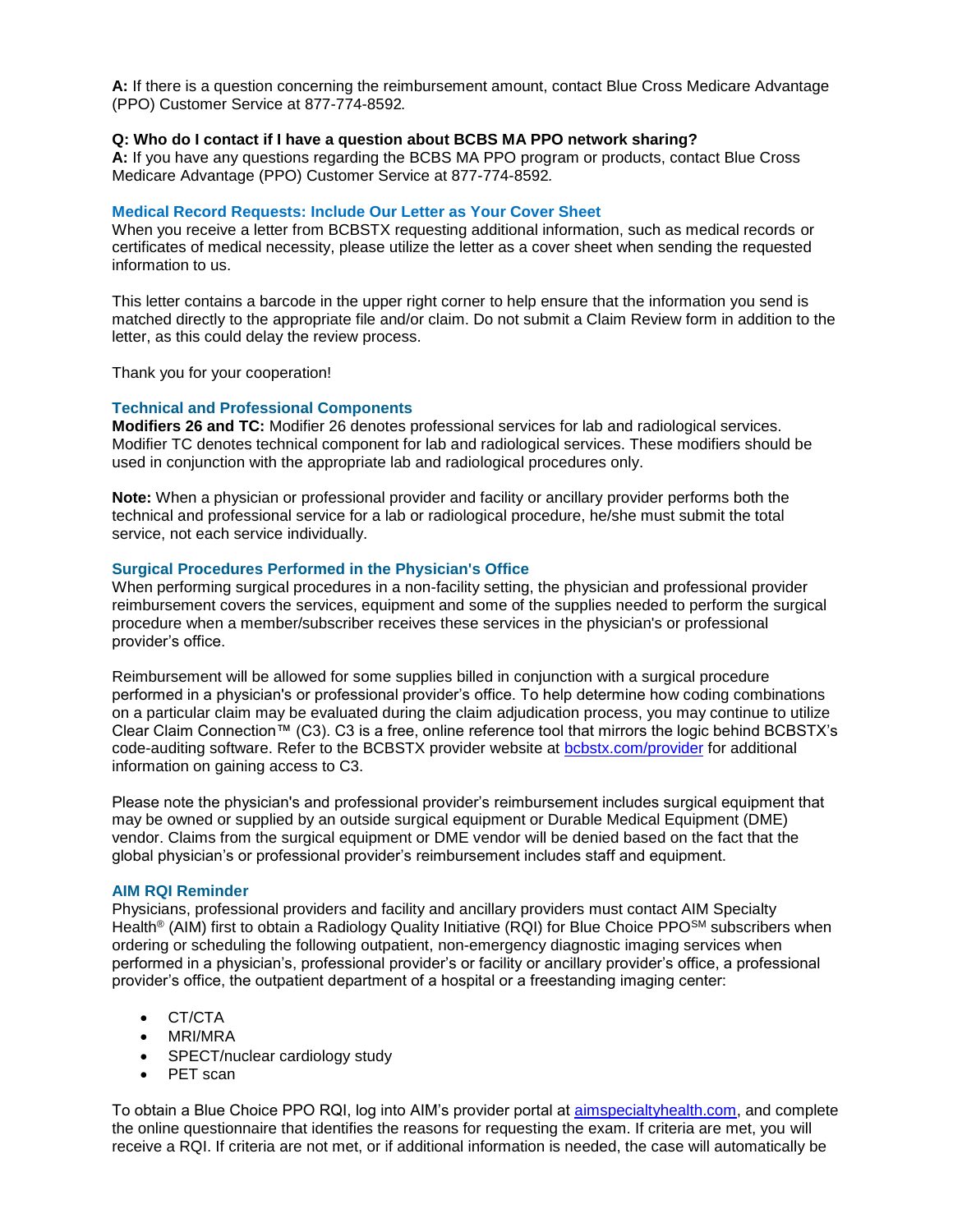transferred for further clinical evaluation and an AIM nurse will follow up with your office. AIM's *ProviderPortalSM* uses the term "Order" rather than "RQI."

*AIM Specialty Health (AIM) is an operating subsidiary of Anthem, Inc.*

## **Notes:**

- 1. *Facilities cannot obtain a RQI from AIM on behalf of the ordering physician, professional provider, facility or ancillary provider.*
- 2. *The RQI program does not apply to Medicare enrollees with BCBSTX Medicare supplement coverage. Medicare enrollees with BCBSTX PPO coverage are included in the program.*

# **Quest Diagnostics, Inc., Is the Exclusive HMO and Preferred Statewide PPO Clinical Reference Lab Provider**

Quest Diagnostics, Inc., is the **exclusive** outpatient clinical reference laboratory provider for HMO Blue TexasSM members and Blue Advantage HMOSM subscribers,\* and the *preferred statewide* outpatient clinical reference laboratory provider for BCBSTX Blue Choice PPO<sup>SM</sup> subscribers. This arrangement excludes lab services provided during emergency room visits, inpatient admissions and outpatient day surgeries (hospital and free-standing ambulatory surgery centers).

## **Quest Diagnostics Offers:**

- On-line scheduling for Quest Diagnostics' Patient Service Center (PSC) locations. To schedule a patient PSC appointment, log onto [QuestDiagnostics.com/patients](http://www.questdiagnostics.com/home/patients) or call **888-277-8772**.
- Convenient patient access to more than 195 patient service locations.
- 24/7 access to electronic lab orders, results and other office solutions through *Care360® Labs and Meds*.

For more information about Quest Diagnostics lab testing solutions or to establish an account, contact your Quest Diagnostics Physician Representative or call **866-MY-QUEST** (866-697-8378).

For physicians, professional providers or facility and ancillary providers located in the HMO capitated lab counties, only the lab services/tests indicated on the Reimbursable Lab Services list will be reimbursed on a fee-for-service basis if performed in the physician's, professional provider's or facility or ancillary provider's office for HMO Blue Texas members. Please note all other lab services/tests performed in the physician's, professional provider's or facility or ancillary provider's offices will not be reimbursed. You can [access the county listing and the Reimbursable Lab Services list in the](https://www.bcbstx.com/provider/gri/index.html) General Reimbursement Information section located under the Standards and Requirements tab.

*\*Note: Physicians, professional providers or facility and ancillary providers who are contracted/affiliated* with a capitated IPA/medical group and physicians, professional providers or facility or ancillary providers *who are not part of a capitated IPA/medical group but who provide services to a member/subscriber whose PCP is a member of a capitated IPA/medical group must contact the applicable IPA/medical group for instructions regarding outpatient laboratory services.*

### **Improvements to the Medical Records Process for BlueCard® Claims**

BCBSTX is now able to send medical records electronically to all Blue Cross and/or Blue Shield Plans. This method significantly reduces the time it takes to transmit supporting documentation for BlueCard claims and eliminates lost or misrouted records.

As always, we will request that you submit your medical records to BCBSTX if needed for claims processing.

Requests for medical records from other Blues Plans before rendering services, as part of the preauthorization process, should be submitted directly to the requesting Plan.

## **Pass-through Billing**

BCBSTX does not permit pass-through billing. Pass-through billing occurs when the ordering physician, professional provider or facility or ancillary provider requests and bills for a service, but the service is not performed by the ordering physician, professional provider or facility or ancillary provider.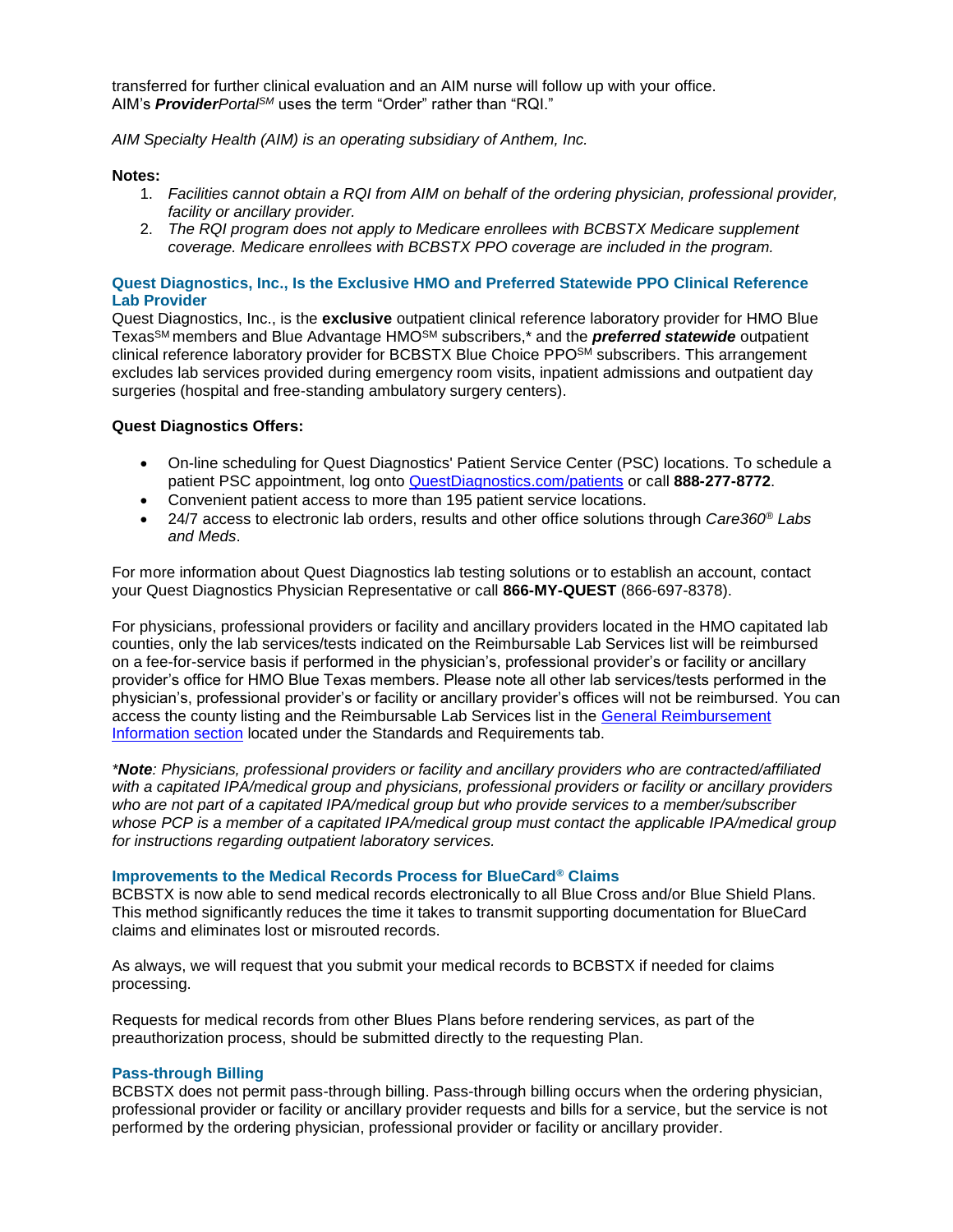**The performing physician, professional provider or facility and ancillary provider should bill for these services unless otherwise approved by BCBSTX. BCBSTX does not consider the following scenarios to be pass-through billing:**

- The service of the performing physician, professional provider or facility and ancillary provider is performed at the place of service of the ordering provider and is billed by the ordering physician or professional provider.
- The service is provided by an employee of a physician, professional provider or facility and ancillary provider (physician assistant, surgical assistant, advanced nurse practitioner, clinical nurse specialist, certified nurse midwife or registered first assistant who is under the direct supervision of the ordering physician or professional provider) and the service is billed by the ordering physician or professional provider.

## **The following modifiers should be used by the supervising physician when he/she is billing for services rendered by a Physician Assistant (PA), Advanced Practice Nurse (APN) or Certified Registered Nurse First Assistant (CRNFA):**

- **AS modifier:** A physician should use this modifier when billing on behalf of a PA, APN or CRNFA for services provided when the aforementioned providers are acting as an assistant during surgery. (Modifier AS is to be used *ONLY* if they assist at surgery.)
- **SA modifier:** A supervising physician should use this modifier when billing on behalf of a PA, APN or CRNFA for **non-surgical** services. (Modifier SA is used when the PA, APN, or CRNFA is assisting with any other procedure that *DOES NOT* include surgery.)

## **Contracted Providers Must File Claims**

As a reminder, physicians, facilities, professional providers and ancillary providers must file claims for any covered services rendered to a patient enrolled in a BCBSTX health plan. You may collect the full amounts of any deductible, coinsurance or copayment due and then file the claim with BCBSTX. Arrangements to offer cash discounts to an enrollee in lieu of filing claims with BCBSTX violate the requirements of your provider contract with BCBSTX.

Notwithstanding the foregoing, a provision of the American Recovery and Reinvestment Act changed HIPAA to add a requirement that if a patient self pays for a service in full and directs a provider to not file a claim with the patient's insurer, the provider must comply with that directive and may not file the claim in question. In such an event, you must comply with HIPAA and not file the claim to BCBSTX.

### **Medical Policy Disclosure**

New or revised medical policies, when approved, will be posted on the BCBSTX provider website on the 1st or 15th day of each month. Those medical policies requiring disclosure will become effective 90 days from the posting date. Medical policies that do not require disclosure will become effective 15 days after the posting date. The specific effective date will be noted for each medical policy that is posted.

To view active and pending medical policies go to [bcbstx.com/provider](http://www.medicalpolicy.hcsc.net/medicalpolicy/disclaimer?corpEntCd=TX1) and click on the Standards & Requirements tab, then click on the Medical Policies offering. After reading and agreeing to the disclaimer, you will then have access to active and pending medical policies.

### **Draft Medical Policy Review**

In an effort to streamline the medical policy review process, you can view draft medical policies on the BCBSTX provider website and provide your feedback online. If there are any draft medical policies to review, these documents will be made available for your review around the 1st and the 15th of each month with a review period of approximately two weeks.

To [view draft medical policies](http://www.pages02.net/hcscnosuppression/nlt_br_providers_june_2016_b_ok_060116_in_every_issue/LPT.url?kn=900484&vs=YTVjNjZjMzUtOGRhNi00MDUwLWI1MDAtYTg0NTI3M2JkZmUxOzA6ODk5OTgwMToyMjY0ODg5MjYwNzo5NDAwOTQyMjQ6OTQwMDk0MjI0OwS2) go to our provider website and click on the Standards & Requirements tab, then click on the Medical Policies offering. After reading and agreeing to the disclaimer, you will then have access to view any draft medical policies, if available.

### **No Additional Medical Records Needed**

Physicians, professional providers or facility or ancillary provider who have received an approved predetermination (which establishes medical necessity of a service) or have obtained a radiology quality initiative (RQI) from AIM Specialty Health need not submit additional medical records to BCBSTX. In the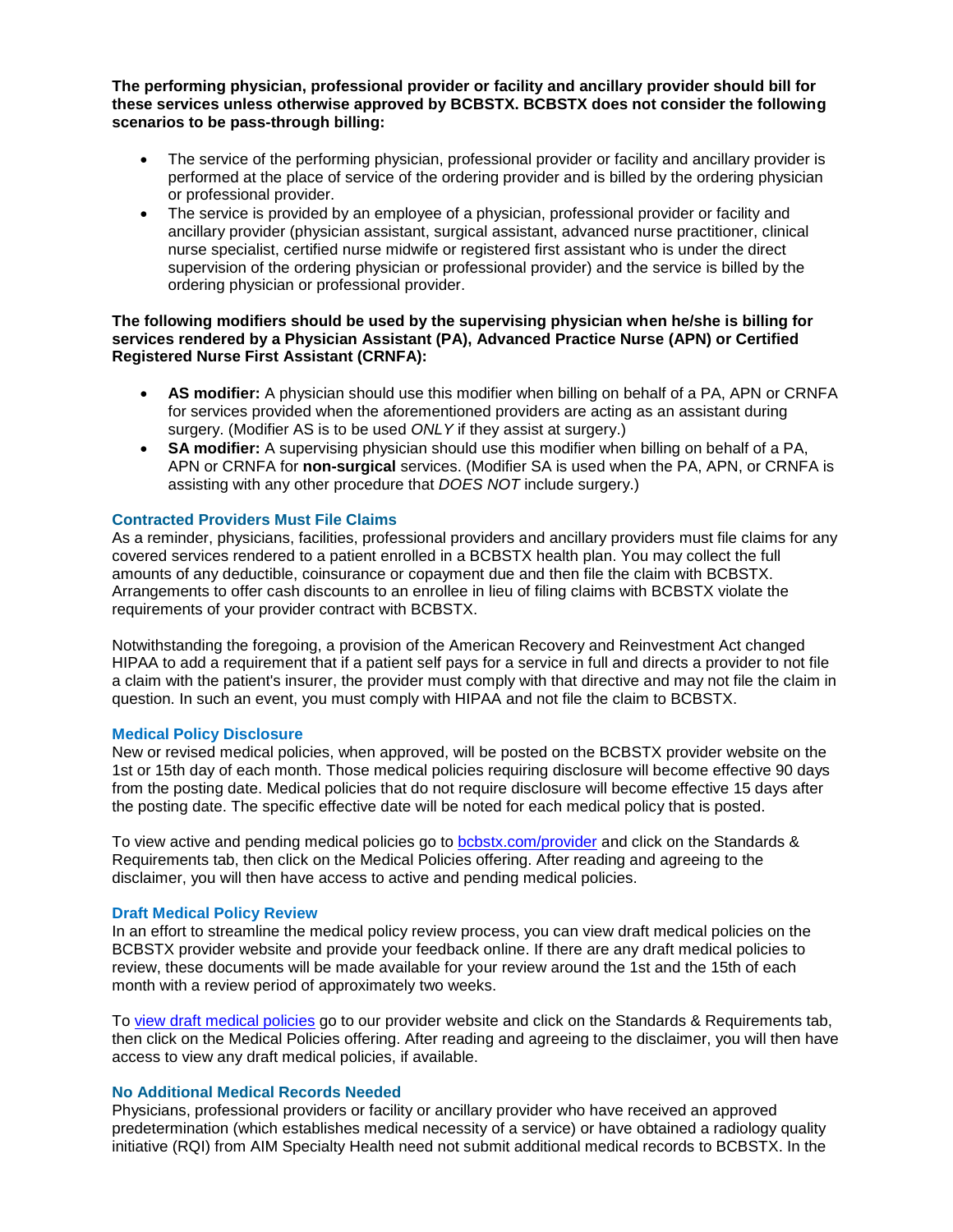event that additional medical records are needed to process a claim on file, BCBSTX will request additional medical records at that time.

Predetermination does not guarantee payment. All payments are subject to determination of the insured person's eligibility, payment of required deductibles, copayments and coinsurance amounts, eligibility of charges as covered expenses, application of the exclusions and limitations, and other provisions of the policy at the time services are rendered.

## **Importance of Obtaining a Preauthorization/Referral**

A preauthorization/referral is required for certain types of care and services. Although BCBSTX participating physicians, professional providers and facility and ancillary providers are required to obtain preauthorization/referrals, it is also the responsibility of the member/subscriber to confirm that this action has been taken for services that require a preauthorization/referral.

Preauthorization/referrals must be obtained for any services provided by someone other than the member's primary care physician (PCP) (i.e., specialist, ambulatory surgery centers, ancillary, etc.). A preauthorization/referral is also needed for an initial stay in a facility and any additional days or services added on.

If a member/subscriber does not obtain a preauthorization/referral for initial facility care or services, or additional days or services added on, the benefit for covered expenses may be reduced.

A preauthorization/referral does not guarantee payment. All payments are subject to determination of the member/subscriber's eligibility, payment of required deductibles, copayments and coinsurance amounts, eligibility of charges as covered expenses, application of the exclusions and limitations and other provisions of the policy at the time services are rendered.

If a preauthorization/referral request is received from an out-of-network (OON) provider and the member/subscriber does not have an OON benefit, BCBSTX will contact the ordering provider to discuss network options. However, if a member/subscriber has an OON benefit, OON benefits will apply, which could result in a higher cost sharing.

# **Avoidance of Delay in Claims Pending COB Information**

BCBSTX receives thousands of claims each month that require unnecessary review for coordination of benefits (COB). What that means to our physicians, professional providers, facility and ancillary providers is a possible delay, or even denial of services, pending receipt of the required information from the member/subscriber.

# **Here are some tips to help prevent claims processing delays when there is only one insurance carrier:**

- CMS-1500, box 11-d If there is no secondary insurance carrier, mark the "No" box.
- $\bullet$  Do not place anything in box 9, a through  $d This$  area is reserved for member information for a secondary insurance payer.

It is critical that no information appears in box 11-d or in box 9 a-d if there is only one insurance payer.

### **Billing for Non-covered Services**

As a reminder, contracted physicians, professional providers, facility and ancillary providers may collect payment from members/subscribers for copayments, co-insurance and deductible amounts. The physician, professional provider, facility or ancillary provider may not charge the member/subscriber more than the patient share shown on their provider claim summary (PCS) or electronic remittance advice (ERA).

In the event that BCBSTX determines that a proposed service is not a covered service, the physician, professional provider, facility or ancillary provider must inform the member/subscriber in writing in advance. This will allow the physician, professional, facility or ancillary provider to bill the member/subscriber for the non-covered service rendered.

In no event shall a contracted physician, professional provider, facility or ancillary provider collect payment from the subscriber for identified hospital acquired conditions and/or serious reportable events.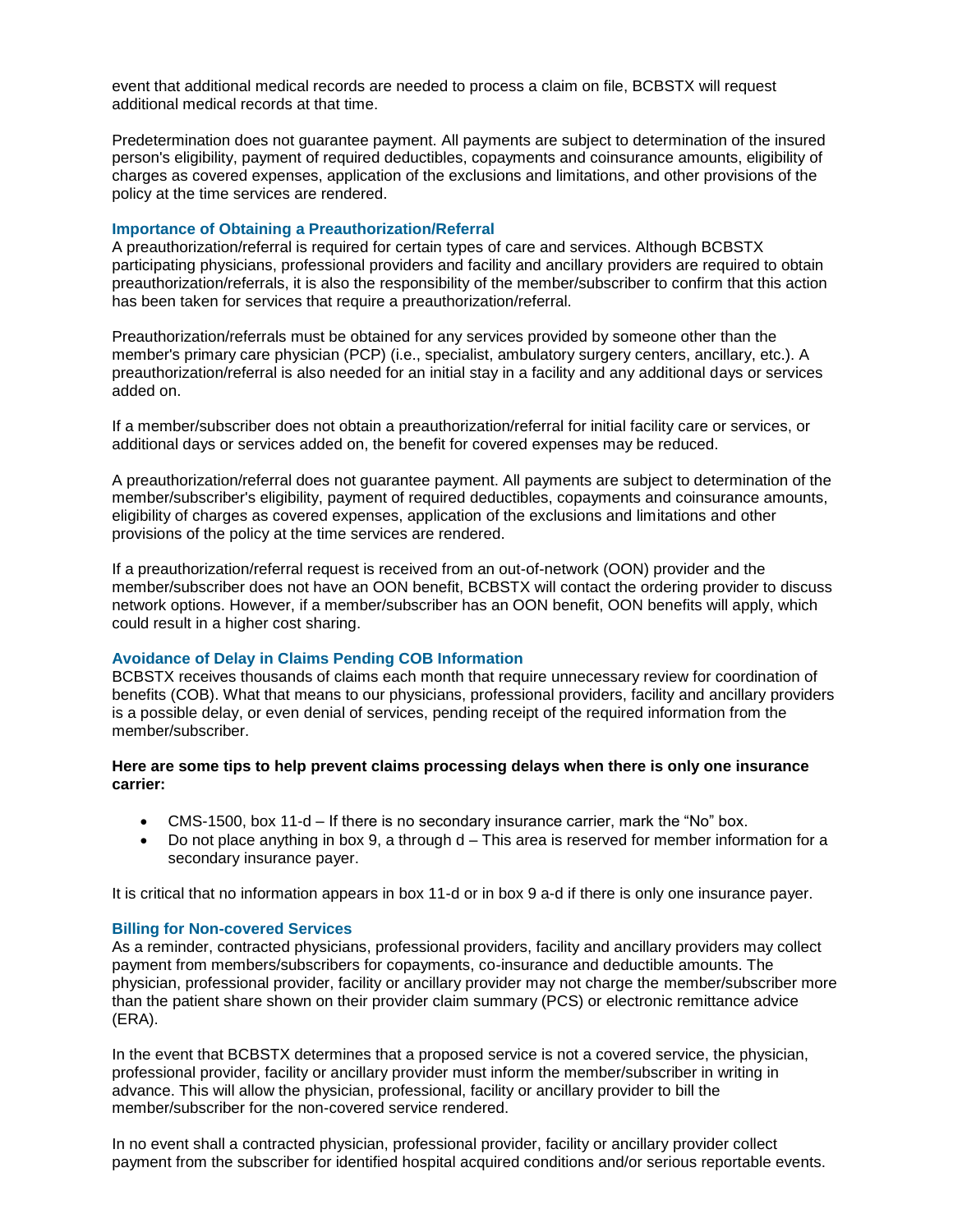## **Dispensing QVT (Quantity Versus Time) Limits**

To help minimize health risks and to improve the quality of pharmaceutical care, dispensing QVT limits have been placed on select prescription medications. The limits are based upon the U.S. Federal Drug Administration and medical guidelines as well as the drug manufacturer's package insert.

Access the [2015 Standard Drug List Dispensing Limits](https://www.bcbstx.com/pdf/rx/rx_dispensing_limits_std_tx.pdf) and [2015 Generics Plus Drug List Dispensing](https://www.bcbstx.com/pdf/rx/rx_dispensing_limits_gen_tx.pdf)  [Limits](https://www.bcbstx.com/pdf/rx/rx_dispensing_limits_gen_tx.pdf) documents online.

### **Prescription Drug Lists**

Throughout the year, the BCBSTX Clinical Pharmacy Department team frequently reviews the prescription drug lists. Tier placement decisions for each drug on the list follow a precise process, with several committees reviewing efficacy, safety and cost of each drug.

For the 2015 drug updates, visit the BCBSTX provider website under the Pharmacy Program tab, or follow this link: [bcbstx.com/provider/pharmacy/index.html](https://www.bcbstx.com/pdf/rx/rx_dispensing_limits_std_tx.pdf) and click on the [Rx List/Prescribing](https://www.bcbstx.com/provider/pharmacy/rx_list.html) Guides offering in the left-side navigation list.

#### **Are Utilization Management Decisions Financially Influenced?**

BCBSTX is dedicated to serving our customers through the provision of health care coverage and related benefit services. BCBSTX prohibits decisions based on financial incentives – utilization management decisions are based on appropriateness of care and service and existence of coverage.

BCBSTX does not specifically reward practitioners or clinicians for issuing denials of coverage, nor is there compensation based on the number or frequency of telephone calls or other contacts that occur with health care providers, members or subscribers. Financial incentives for utilization management decision makers do not encourage decisions that result in underutilization.

**---------------------------------------------------------------------------------------------------------------------------------**

### **Contact Us**

View our [quick directory of contacts](http://www.bcbstx.com/provider/contact_us.html) at BCBSTX.

#### **Update Your Contact Information**

Accurate provider directories are an important part of providing BCBSTX members/subscribers with the [information they need to manage their health. If any of your information has changed, please update your](https://www.bcbstx.com/forms/provider/update_info.html)  contact information.

#### **[bcbstx.com](http://www.bcbstx.com/provider/)**

A Division of Health Care Service Corporation, a Mutual Legal Reserve Company, an Independent Licensee of the Blue Cross and Blue Shield Association 1001 E. Lookout Drive, Richardson, TX 75082 © Copyright 2016 Health Care Service Corporation. All Rights Reserved.

[Important Information](#page-16-0)